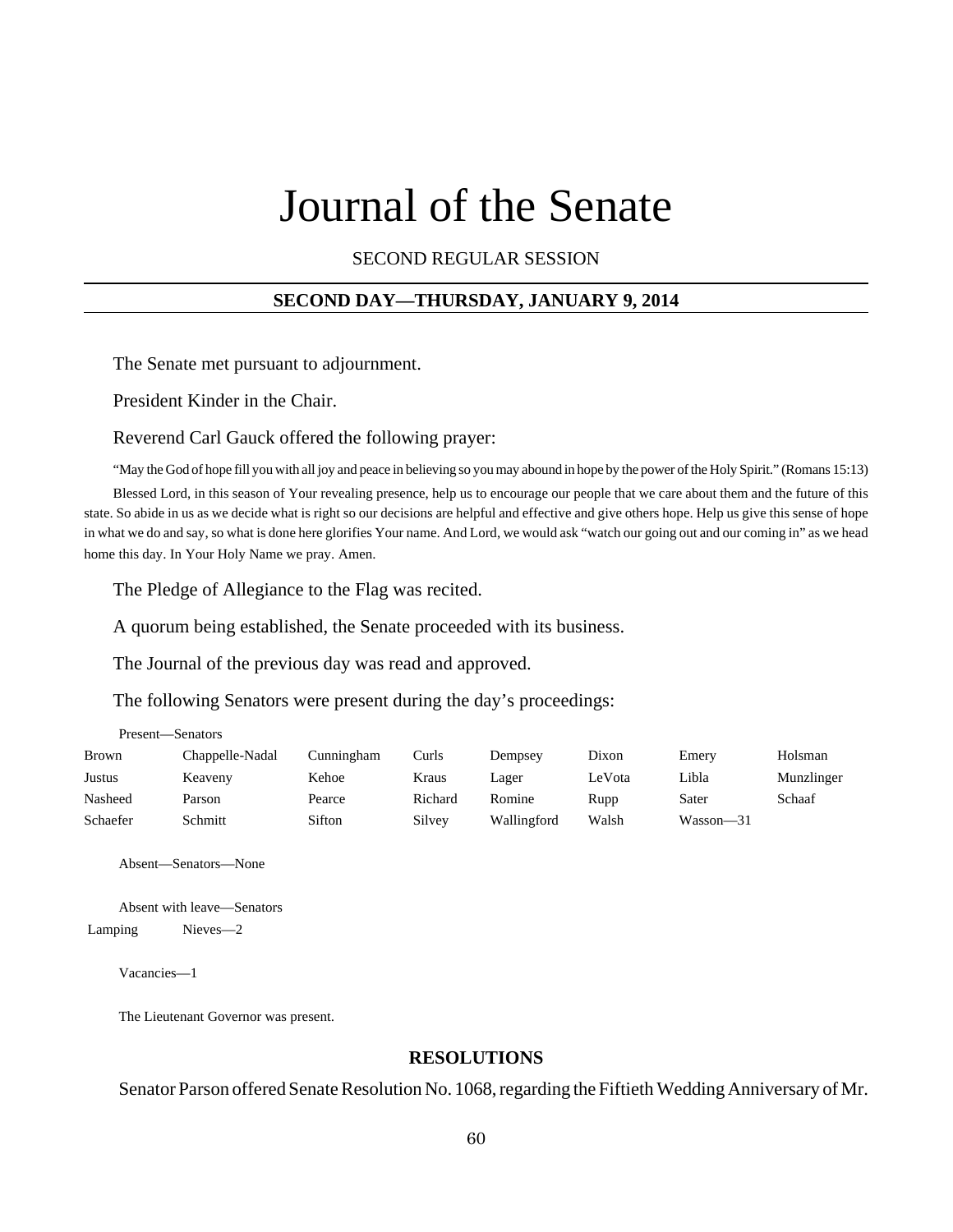and Mrs. Robert Wienberg, Cole Camp, which was adopted.

Senator Parson offered Senate Resolution No. 1069, regarding the Fiftieth Wedding Anniversary of Lester and Twyla Sikes, Bolivar, which was adopted.

Senator Parson offered Senate Resolution No. 1070, regarding the Fiftieth Wedding Anniversary of Mr. and Mrs. Bill Harmon, Elkland, which was adopted.

Senator Parson offered Senate Resolution No. 1071, regarding the Fiftieth Wedding Anniversary of Bob and Ernestine McClelland, Buffalo, which was adopted.

Senator Cunningham offered Senate Resolution No. 1072, regarding Rick McBride, which was adopted.

Senator Cunningham offered Senate Resolution No. 1073, regarding Scott Heidy, West Plains, which was adopted.

Senator Wallingford offered Senate Resolution No. 1074, regarding Waller Agency of American Family Insurance, Jackson, which was adopted.

Senator Wallingford offered Senate Resolution No. 1075, regarding Kimbeland Country Club, Jackson, which was adopted.

Senator Wallingford offered Senate Resolution No. 1076, regarding Liberty Utilities, Jackson, which was adopted.

#### **INTRODUCTION OF BILLS**

The following Bills were read the 1st time and ordered printed:

**SB 684**–By Holsman.

An Act to amend chapter 197, RSMo, by adding thereto two new sections relating to health care transparency.

**SB 685**–By LeVota.

An Act to repeal section 193.125, RSMo, and to enact in lieu thereof two new sections relating to birth certificates.

**SB 686**–By LeVota.

An Act to repeal section 290.502, RSMo, and to enact in lieu thereof one section relating to the minimum wage.

#### **SB 687**–By LeVota.

An Act to amend chapter 135, RSMo, by adding thereto one new section relating to an earned income tax credit.

#### **SB 688**–By LeVota.

An Act to amend chapter 376, RSMo, by adding thereto three new sections relating to health insurance premium rate reviews, with an emergency clause.

**SB 689**–By Schmitt, Walsh, Keaveny, Nasheed, Nieves, Romine and Chappelle-Nadal.

An Act to repeal section 311.200, RSMo, and to enact in lieu thereof one new section relating to the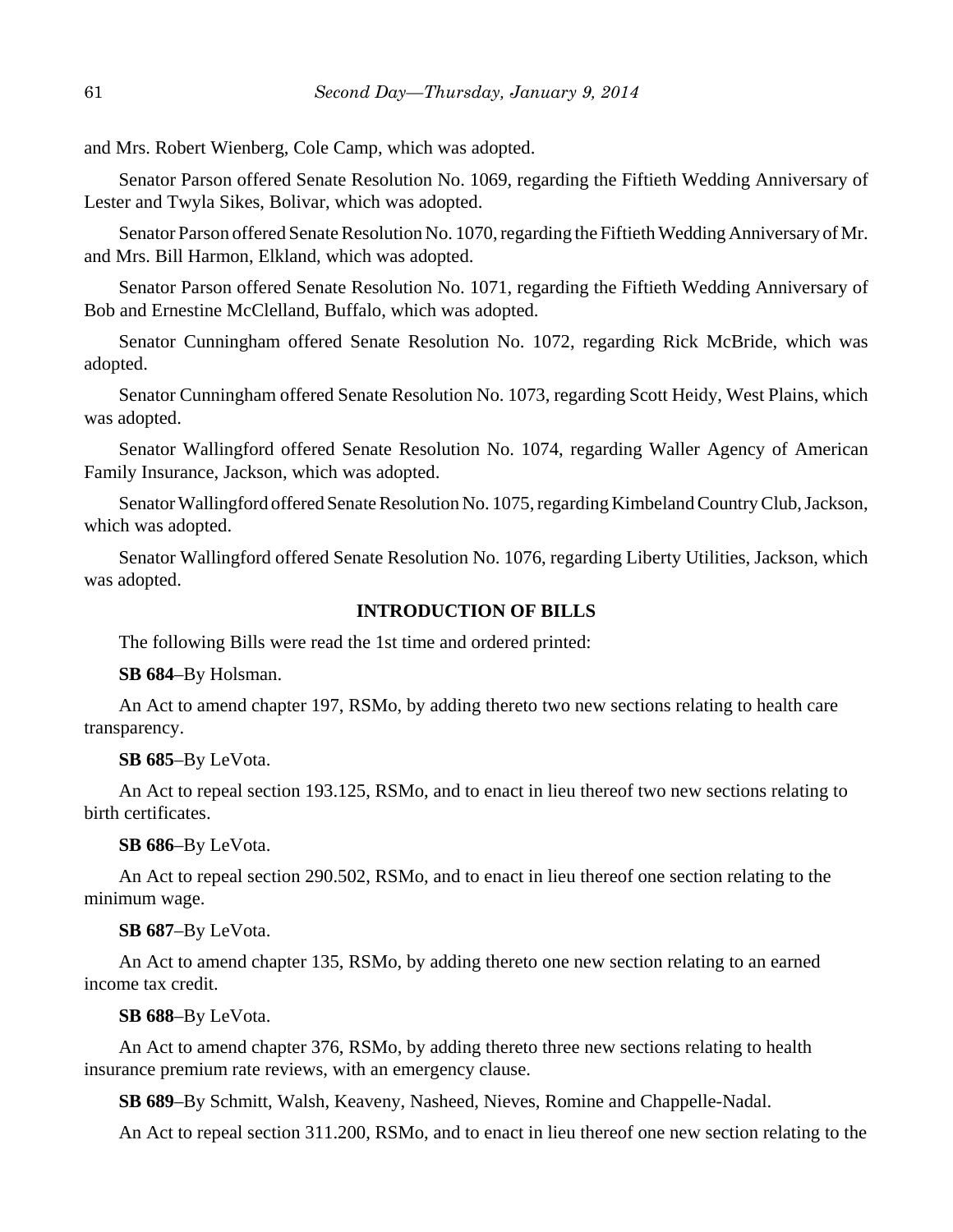sale of intoxicating liquor in the original package.

**SB 690**–By Wasson.

An Act to repeal sections 190.335 and 190.339, RSMo, and to enact in lieu thereof two new sections relating to emergency service boards.

### **SB 691**–By Wasson.

An Act to amend chapter 379, RSMo, by adding thereto one new section relating to sinkhole insurance coverage for property damage caused by sinkhole activity.

**SB 692**–By Wasson.

An Act to amend chapter 376, RSMo, by adding thereto one new section relating to insurance coverage for optometric and ophthalmic services and materials.

**SB 693**–By Parson.

An Act to repeal section 144.030, RSMo, and to enact in lieu thereof one new section relating to taxes on the titling of motor vehicles.

**SB 694**–By Cunningham.

An Act to repeal sections 408.500, 408.505, and 408.506, RSMo, and to enact in lieu thereof three new sections relating to unsecured loans of five hundred dollars or less, with penalty provisions.

**SB 695**–By Keaveny.

An Act to repeal section 454.500, RSMo, and to enact in lieu thereof one new section relating to the authority to add a child through modification of an administrative child support order.

**SB 696**–By Schaefer.

An Act to repeal section 304.351, RSMo, and to enact in lieu thereof one new section relating to fines for failing to yield the right-of-way, with penalty provisions.

**SB 697**–By Schaefer.

An Act to repeal section 32.057, RSMo, and to enact in lieu thereof one new section relating to disclosure of cigarette sales in tax information, with an existing penalty provision.

## **MESSAGES FROM THE GOVERNOR**

The following messages were received from the Governor, reading of which was waived:

GOVERNOR OF MISSOURI JEFFERSON CITY 65102

January 8, 2014

To the Senate of the 97<sup>th</sup> General Assembly of the State of Missouri:

I have the honor to transmit to you herewith for your advice and consent the following appointment:

John Michael Downing, 1308 Elmerine Avenue, Jefferson City, Cole County, Missouri 65101, as Director of the Department of Economic Development for a term ending at the pleasure of the Governor, and until his successor is duly appointed and qualified.

> Respectfully submitted, Jeremiah W. (Jay) Nixon Governor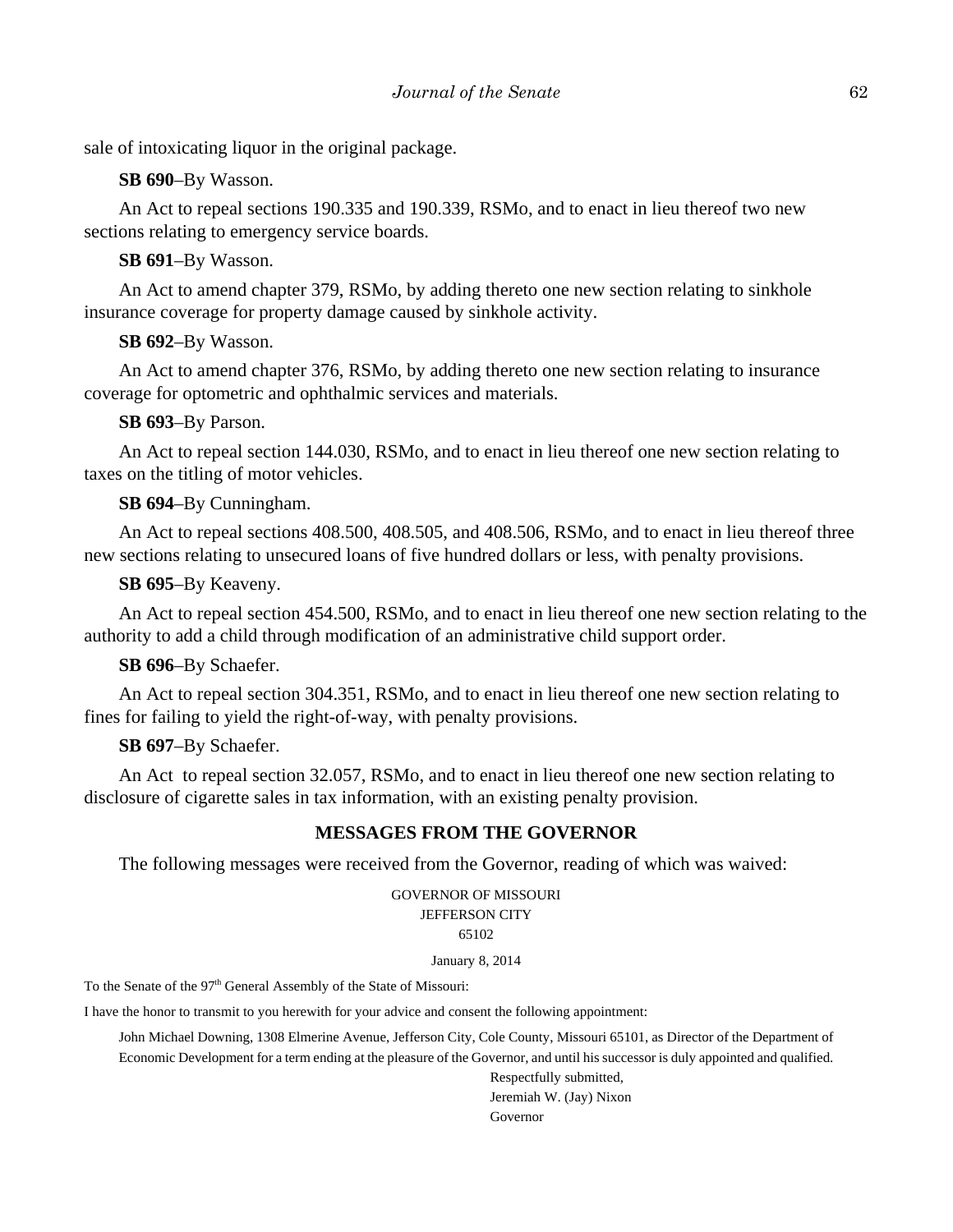Also,

## GOVERNOR OF MISSOURI JEFFERSON CITY 65102

January 8, 2014

To the Senate of the 97<sup>th</sup> General Assembly of the State of Missouri:

I have the honor to transmit to you herewith for your advice and consent the following appointment:

Carolyn Gail Vasterling, 5010 Sharon Drive, Jefferson City, Cole County, Missouri 65109, as Director of the Department of Health and Senior Services, for a term ending at the pleasure of the Governor, and until her successor is duly appointed and qualified.

> Respectfully submitted, Jeremiah W. (Jay) Nixon Governor

President Pro Tem Dempsey referred the above appointments to the Committee on Gubernatorial Appointments.

## **REFERRALS**

President Pro Tem Dempsey referred **SCR 17** to the Committee on Rules, Joint Rules, Resolutions and Ethics.

## **SECOND READING OF SENATE BILLS**

The following Bills and Joint Resolutions were read the 2nd time and referred to the Committees indicated:

**SB 485**––Education.

**SB 486**––Rules, Joint Rules, Resolutions and Ethics.

**SB 487**––Rules, Joint Rules, Resolutions and Ethics.

**SB 488**––Rules, Joint Rules, Resolutions and Ethics.

**SB 489**––Judiciary and Civil and Criminal Jurisprudence.

**SB 490**––Judiciary and Civil and Criminal Jurisprudence.

**SB 491**––Judiciary and Civil and Criminal Jurisprudence.

**SB 492**––Education.

**SB 493**––Education.

**SB 494**––Education.

**SB 495**––Education.

**SB 496**––Ways and Means.

**SB 497**––Ways and Means.

**SB 498**––Small Business, Insurance and Industry.

**SB 499**––Judiciary and Civil and Criminal Jurisprudence.

**SB 500**—Judiciary and Civil and Criminal Jurisprudence.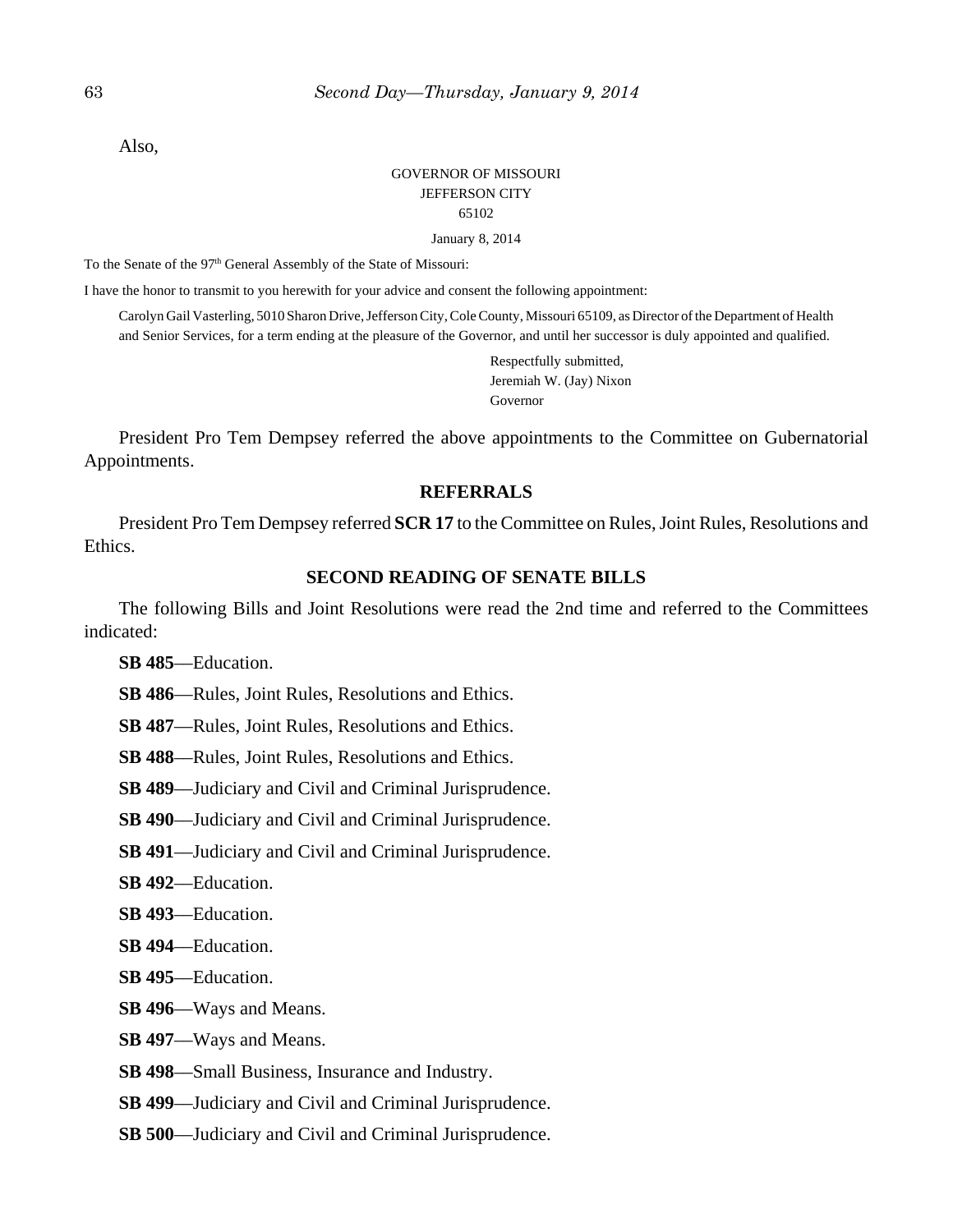- **SB 501**––Judiciary and Civil and Criminal Jurisprudence.
- **SB 502**––Veterans' Affairs and Health.
- **SB 503**––Transportation and Infrastructure.
- **SB 504**—Governmental Accountability and Fiscal Oversight.
- **SB 505**––Ways and Means.
- **SB 506**––Agriculture, Food Production and Outdoor Resources.
- **SB 507**––Rules, Joint Rules, Resolutions and Ethics.
- **SB 508**––Small Business, Insurance and Industry.
- **SB 509**––Ways and Means.
- **SB 510**––Small Business, Insurance and Industry.
- **SB 511**––Financial and Governmental Organizations and Elections.
- **SB 512**––Rules, Joint Rules, Resolutions and Ethics.
- **SB 513**––Ways and Means.
- **SB 514**––Education.
- **SB 515**––Education.
- **SB 516**––Education.
- **SB 517**––Education.
- **SB 518**––Seniors, Families and Pensions.
- **SB 519**––Judiciary and Civil and Criminal Jurisprudence.
- **SB 520**—Governmental Accountability and Fiscal Oversight.
- **SB 521**––Education.
- **SB 522**––Education.
- **SB 523**––General Laws.
- **SB 524**––Jobs, Economic Development and Local Government.
- **SB 525**––Small Business, Insurance and Industry.
- **SB 526**––Small Business, Insurance and Industry.
- **SB 527**––General Laws.
- **SB 528**––Financial and Governmental Organizations and Elections.
- **SB 529**––Commerce, Consumer Protection, Energy and the Environment.
- **SB 530**––Seniors, Families and Pensions.
- **SJR 25**––Small Business, Insurance and Industry.
- **SJR 26**––Ways and Means.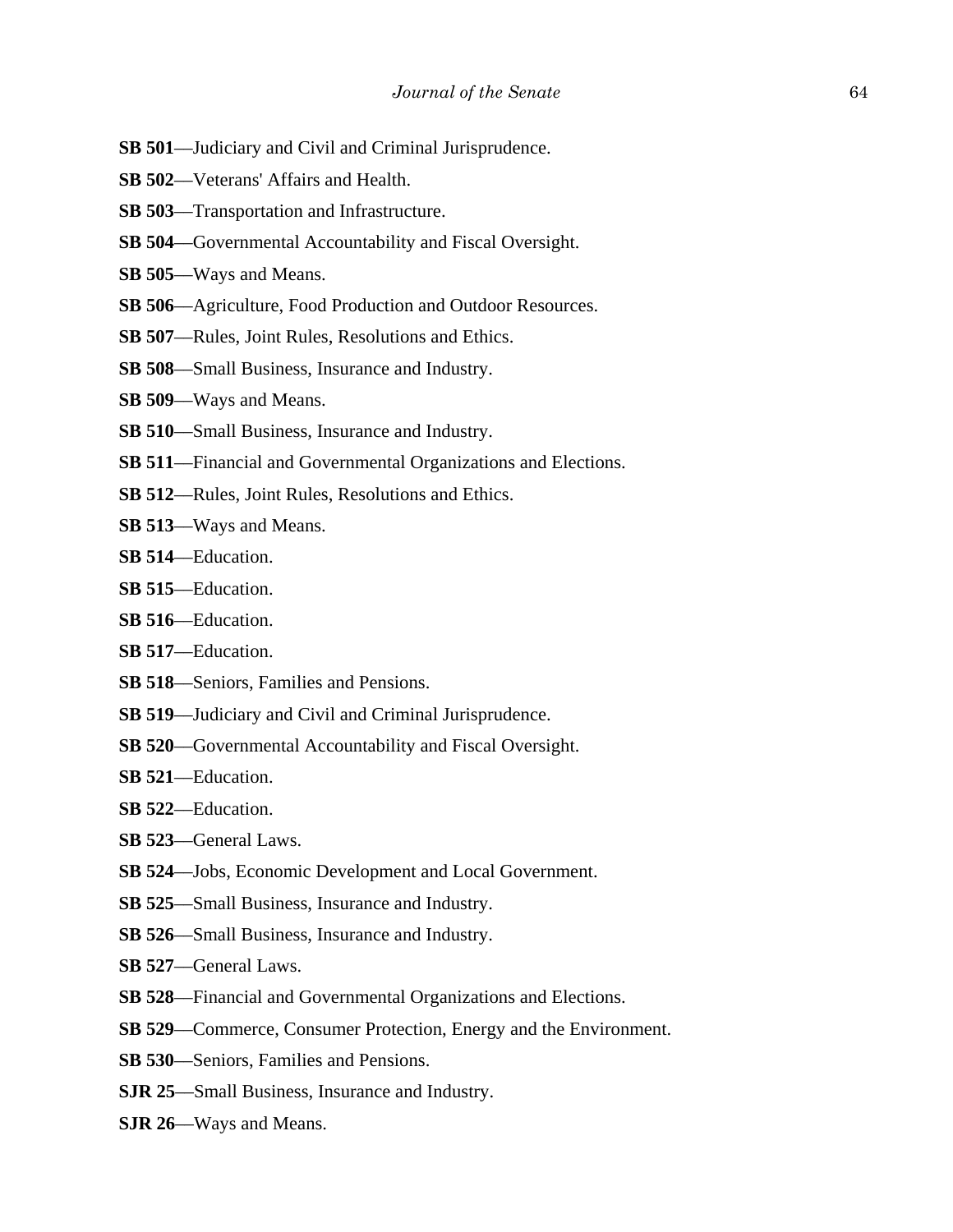**SJR 27**––Judiciary and Civil and Criminal Jurisprudence.

**SJR 28**––Agriculture, Food Production and Outdoor Resources.

**SJR 29**––Agriculture, Food Production and Outdoor Resources.

**SJR 30**––Rules, Joint Rules, Resolutions and Ethics.

**SJR 31**––Financial and Governmental Organizations and Elections.

Senator Pearce assumed the Chair.

## **INTRODUCTIONS OF GUESTS**

Senator Romine introduced to the Senate, Lisa Rose, Missouri State University.

On motion of Senator Richard, the Senate adjourned until 4:00 p.m., Monday, January 13, 2014.

# SENATE CALENDAR  $\overline{\phantom{a}}$

# THIRD DAY–MONDAY, JANUARY 13, 2014 \_\_\_\_\_\_

### FORMAL CALENDAR

#### SECOND READING OF SENATE BILLS

SB 531-Nasheed SB 532-Nasheed SB 533-Nasheed SB 534-Sifton SB 535-Sifton SB 536-Sifton SB 537-Rupp SB 538-Keaveny and Holsman SB 539-Keaveny and Holsman SB 540-Keaveny SB 541-Munzlinger SB 542-Munzlinger SB 543-Munzlinger SB 544-Lamping SB 545-Lamping SB 546-Lamping, et al SB 547-Chappelle-Nadal SB 548-Chappelle-Nadal

SB 549-Chappelle-Nadal SB 550-Sater SB 551-Sater SB 552-Sater SB 553-Emery SB 554-Cunningham SB 555-Nasheed SB 556-Nasheed SB 557-Nasheed SB 558-Sifton SB 559-Sifton SB 560-Sifton SB 561-Munzlinger SB 562-Chappelle-Nadal SB 563-Chappelle-Nadal SB 564-Chappelle-Nadal SB 565-Nasheed SB 566-Sifton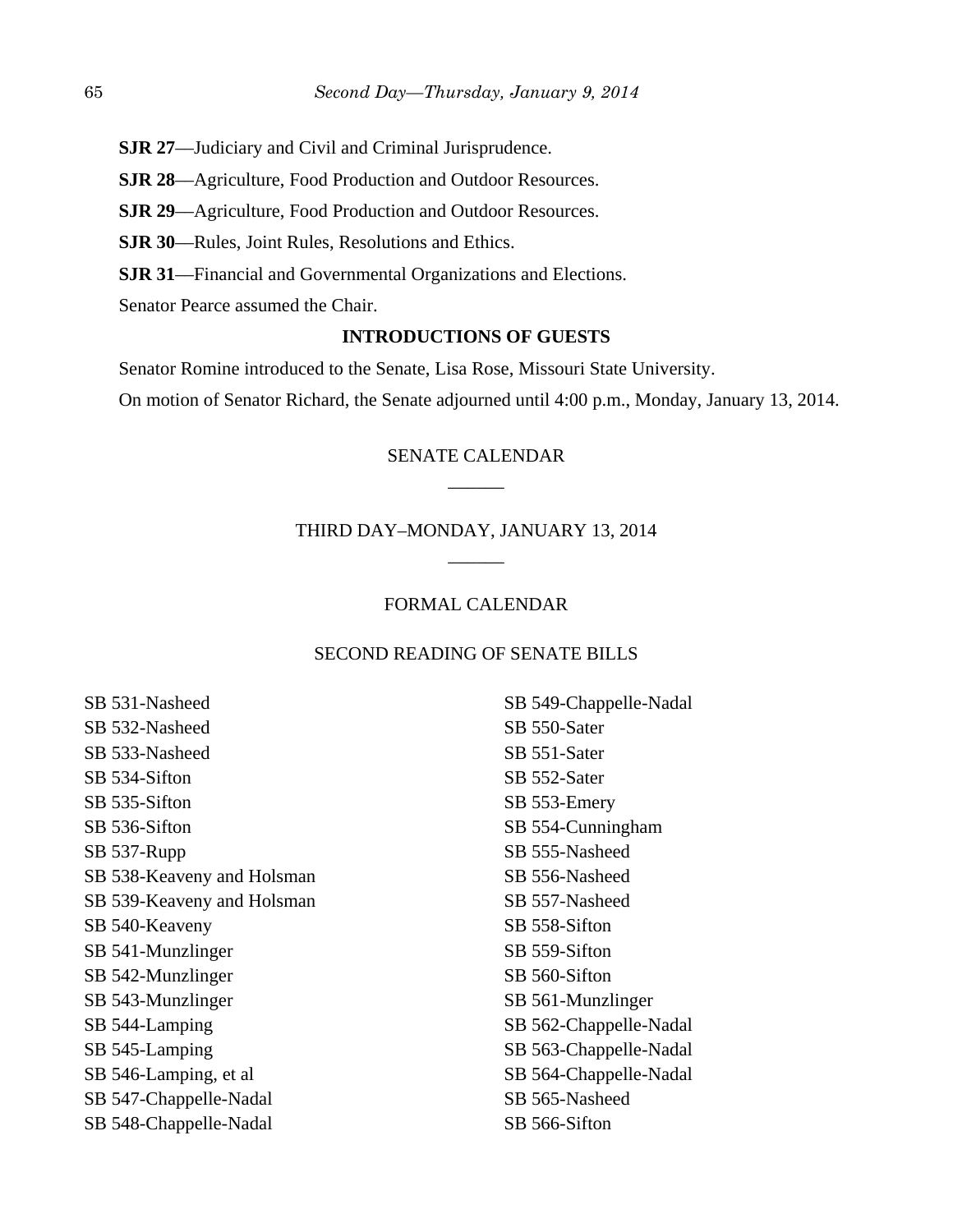SB 567-Chappelle-Nadal SB 568-Chappelle-Nadal SB 569-Chappelle-Nadal SB 570-Chappelle-Nadal SB 571-Chappelle-Nadal SB 572-Chappelle-Nadal SB 573-Munzlinger SB 574-Munzlinger SB 575-Dixon SB 577-Kraus SB 578-Kraus SB 579-Holsman SB 580-Kraus SB 581-Rupp SB 582-Rupp SB 583-Dixon SB 584-Dixon SB 585-Dixon SB 586-Kraus SB 587-Kraus SB 588-Kraus SB 589-Brown SB 590-Brown SB 591-Sater SB 593-Sater SB 594-Libla SB 595-Walsh SB 596-Holsman SB 597-Holsman SB 598-Holsman SB 599-Kraus SB 600-Sater SB 601-Holsman SB 602-Holsman SB 603-Holsman SB 604-Holsman SB 605-Dixon SB 606-Dixon SB 607-Dixon SB 608-Holsman

SB 609-Rupp SB 610-Rupp SB 611-Schaaf SB 612-Schaaf SB 613-Nieves, et al SB 614-Dixon SB 615-Dixon SB 616-Nasheed SB 617-Rupp SB 618-Nieves SB 619-Nieves SB 620-Nieves SB 621-Dixon SB 622-Nieves SB 623-Nieves SB 624-LeVota SB 625-Sater and Munzlinger SB 626-LeVota SB 627-LeVota SB 628-Schaaf SB 629-Kraus SB 630-Wallingford SB 631-Wallingford SB 632-Parson SB 633-Parson SB 634-Parson SB 635-Silvey and Holsman SB 636-LeVota SB 637-Rupp SB 638-Romine SB 639-Brown SB 640-Emery SB 641-Emery SB 642-Romine SB 643-Rupp SB 644-LeVota SB 645-LeVota SB 646-LeVota SB 647-Sifton SB 648-LeVota